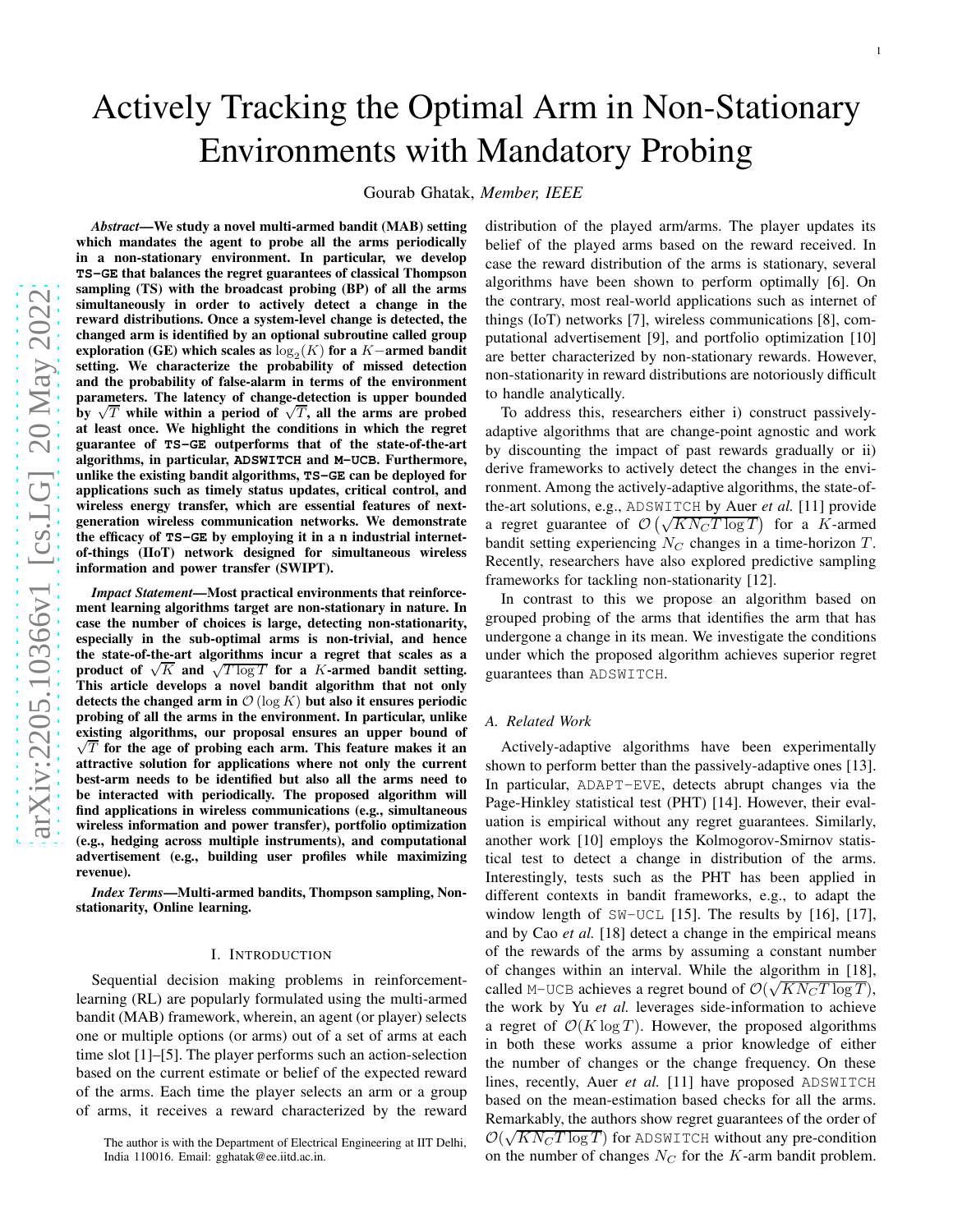If the number of changes  $N_C$  is known, a safeguard against a change in an inferior arm  $a_i$  can be achieved by sampling it in inverse proportion of its sub-optimality gap  $\Delta_i$ . This achieves a regret of  $\mathcal{O}(\sqrt{KLT})$ . However, if the number of changes is not known, setting the sampling rate is challenging and if the number of changes is greater than  $\sqrt{T}$ , several algorithms experience linear regret. In order to avoid this, the main idea in ADSWITCH is to draw consecutive samples from arms, thereby incurring a regret that scales as  $\mathcal{O}\left(\sqrt{K}\right)$  in the worst-case. Nevertheless, since both M-UCB and ADSWITCH provide the same regret guarantees, we choose them as the competitor algorithms for our proposal.

## *B. Motivation and Contribution*

Unlike M-UCB but similar to ADSWITCH, we consider a framework where the number of changes  $N_C$  is not known a-priori but to be fewer than  $\sqrt{T}$ . Furthermore, we target an additional requirement - the agent algorithm should guarantee that the age between two consecutive plays of each arm is bounded. Although the issue of age has previously been addressed in some works (e.g., see [19]), the solutions cater to stationary environments. On the contrary, in this work, under an assumption of the hard-core distance between two consecutive changes, we propose TS-GE which outperforms ADSWITCH and M-UCB under several regimes of  $K$  and the time-horizon,  $T$ , while simultaneously satisfying the mandatory probing requirement. The major innovation in this paper is two-fold - i) by allowing simultaneous probing of multiple arms in a coded manner, we reduce the scaling of changed-arm identification form  $\mathcal{O}(K)$  to  $\mathcal{O}(\log_2(K))$ , and ii) by design, TS-GE guarantees that the last sample of each arm is not older than  $\sqrt{T}$ . Overall, the main contributions of this paper are:

- We develop and characterize TS-GE, tuned for nonstationary environments with unknown number of change-points. The additional design guarantee of TS-GE is the periodic mandatory probing of all the arms. Although this is relevant for several applications, to the best of our knowledge, this requirement has not been treated previously in literature. By balancing the regret guarantees of stationary Thompson sampling with grouped probing of all the arms, TS-GE ensures an upper bound of  $\sqrt{T}$  in the sampling age of each arm.
- We propose a coded grouping of the arms based on the arm indices and consequently, derive the probability of missed detection of change and the probability of false alarm and highlight the conditions to limit these probabilities. Based on this, we show that TS-GE achieves sub-linear regret,  $\mathcal{O}\left(K\log T + \sqrt{T}\left[\max\{N_C\left(1 + \log K\right), T^{\frac{2}{5}}\}\right]\right)$ . We compare this bound with the best known bound of  $\mathcal{O}(\sqrt{KN_C T \log T})$  and discuss the conditions under which the bound of TS-GE outperforms the latter.
- Finally, as a case-study, we consider an industrial internet of things (IIoT) network where a central controller is required to sustain simultaneous wireless information and power transfer (SWIPT) services to the IoT devices.

The different phases of TS-GE are mapped to the datatransfer and energy-transfer operations of the network. We demonstrate the performance of TS-GE with respect to the statistical upper-bound derived using stochastic geometry tools. Contrary to our proposal, in other algorithms such as M-UCB the exists non-zero probability that the IoT devices do not receive any energy transfer and hence our proposal will find applications that constrain sample age.

The rest of the paper is organized as follows. In Section II we describe the system model and the proposed TS-GE algorithm. The regret analysis is presented in Section III. We present a discussion on the regret bound in Section IV and demonstrate the performance of TS-GE in a case-study in Section V and compare it with statistical bounds. Finally the paper concludes in Section VI.

## II. TS-GE: ALGORITHM DESCRIPTION AND FEATURES

Consider a K-arm bandit setting with arms  $\{a_i\} \in \mathcal{K}$ , where  $i = 1, 2, \ldots, K$ . For the discussion in this paper, let us assume that  $K = 2<sup>d</sup>$ . It may be noted that in case the number of arms is not a power of 2, the same can be transformed into one by adding *dummy* arms which are sub-optimal with a probability of 1 (e.g., arms with a constant reward of  $-\infty$ ). The reward  $R_{a_i}(t)$  of an arm  $a_i$  at time t is assumed to be a Gaussian distributed random variable with mean  $\mu_i(t)$  and variance  $\sigma^2$ . Thus, the variance of all the arms is constant and is the same for all arms<sup>1</sup>, however, the mean is a function of time.

**Assumption 1.** We assume that at all times:  $R_{a_i}(t) \leq$  $R_{max}$ ,  $\forall i = 1, 2, \ldots, K$ .

In other words, the reward of all the arms is bounded above. Such an assumption is valid for most practical wireless applications, e.g., upper bound on received power or data-rate. Additionally, we assume a success or failure event associated to each  $R_{a_i}(t)$  which are generated according to Bernoulli i.i.d. observations. Corresponding to each reward, the agent observes a success event with a probability:

$$
R_{\pi}(t) = \frac{R_{a_i}(t)}{r_{max}}.
$$

For example, in wireless communication applications, this corresponds to a success or failure in transmission associated with a data-rate of  $R_{a_i}(t)$ . The agent has access to both  $R_{a_i}(t)$ and  $R_{\pi}(t)$ . Accordingly, the Thompson Sampling (TS) phase of our algorithm works with Beta priors with the sequence of  $R_{\pi}(t)$ . Furthermore, we assume that at any time-slot, multiple arms can be played by the agent. However, in that case, the agent observes a weighted average of the rewards of the pulled arms. This is formally mentioned below.

Assumption 2. *In case at any time-slot the agent pulls multiple (say n) arms,*  $S = \{a_k\} \subset K$ *, then the reward* 

<sup>1</sup> This assumption is simply due to the ease of notations and the derivation of the regret bounds. The algorithm can be executed with this assumption does not hold. However, the regret analysis for such a case is much more involved and will be investigated in a future work.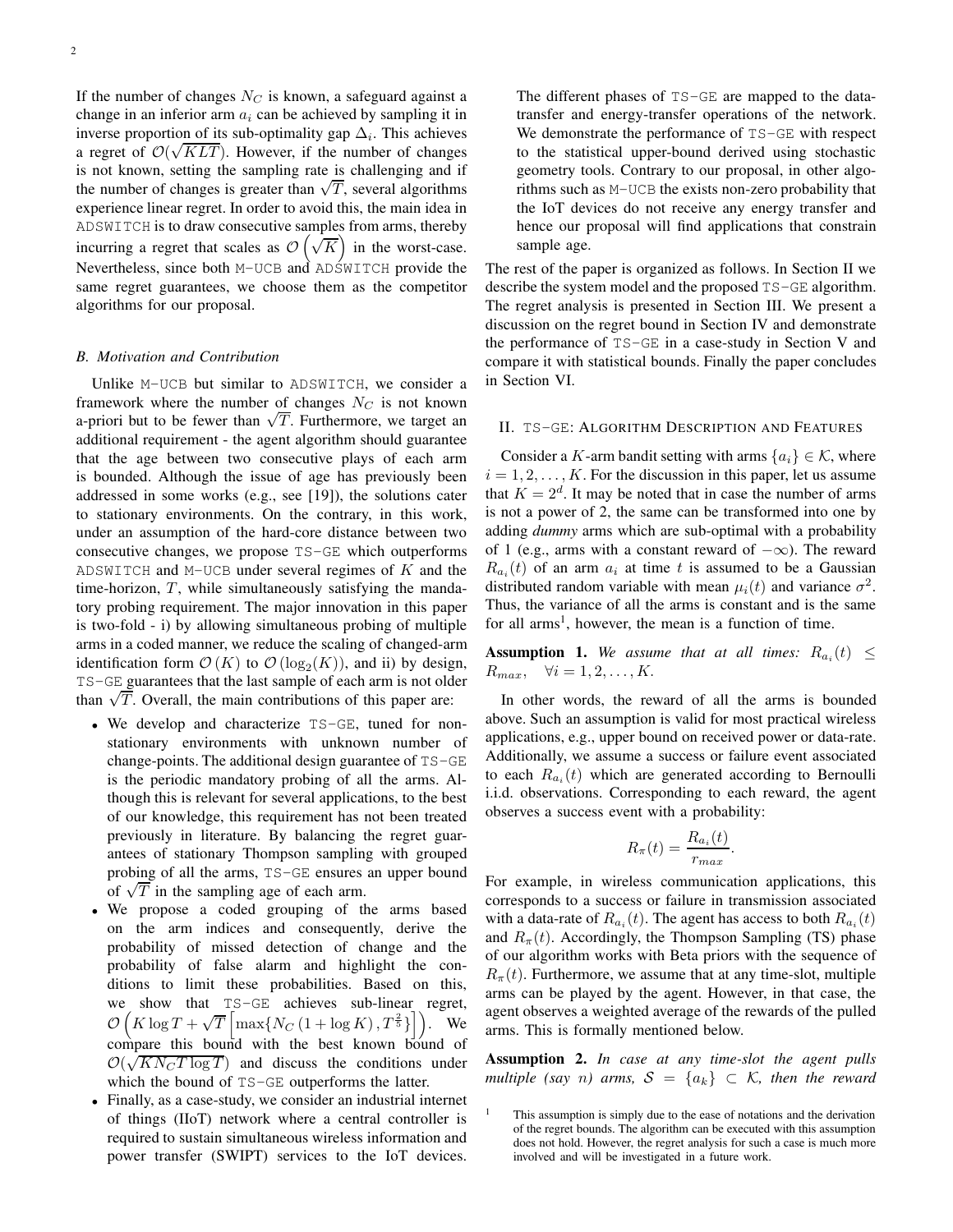*observed by the player is:*

$$
R(t) = \frac{1}{n} \sum_{a_k \in \mathcal{S}} R_{a_k}
$$

Note that the player does not have access to the individual arm rewards of the set of arms it has played. At this stage, we note that such an assumption is not present in [11]. However, in several applications this is feasible - e.g., in wireless communications this may correspond to distributing the total transmit power among the available channels, in portfolio optimization this may correspond to distributing the total capital among different options.

## *A. Non-stationarity model*

The player interacts with the bandit framework in a sequence of  $N_l$  *episodes*, denoted by  $E_i$ ,  $i = 1, 2, \ldots, N_l$ , each of length  $T_l$ . Consequently, the total time-horizon  $T$  can be expressed as  $T = N_l T_l$ .

Condition 1. *The framework mandates that each arm be probed (either individually or in a group) at least once in each episode.*

We assume a piece-wise stationary environment in which changes in the reward distribution occur at time slots called *change points*, denoted by  $T_{C_j}$ ,  $j = 1, 2, \ldots$ , where each  $T_{C_i} \in [T]$ . At each change point, exactly one of the arms  $a_i$ , uniformly selected from  $K$  experiences a change (increase or decrease) in its mean by an unknown amount  $\Delta_i^C$ .

**Assumption 3.** We assume  $\Delta_C^i$  to be bounded as:  $\Delta_i^C \geq 2\sigma$ .

Furthermore, we assume that during each episode, at most one change point occurs with a probability  $p<sub>C</sub>$  and the total number of changes is  $N_C$  within T, which is unknown to the player. In particular, during each time slot of an episode, the environment samples a Bernoulli random variable  $C$  with success probability  $p<sub>b</sub>$ . In case of a success, the change occurs in that slot, while in case of a failure, the bandit framework does not change. Once a change occurs in an episode, the change framework is paused until the next episode. Thus,

 $\mathbb{P}$  (Episode  $E_i$  experiences  $c_i$  changes)

$$
= \begin{cases} p_C; & c_i = 1, \\ 1 - p_C; & c_i = 0, \\ 0; & c_i > 1. \end{cases}
$$

where,  $p_C = \sum_{k=1}^{T_l} (1 - p_b)^{k-1} p_b$ .

Assumption 4. For a time horizon of T, we assume that the *probability of change in each slot*  $p_b$  *is lower bounded as:* 

$$
p_b \ge 1 - \left(\frac{1}{T}\right)^{\frac{1}{\sqrt{T-T^{\frac{2}{5}}}}}.
$$
 (1)

Since the right hand side of the above is a decreasing function, for large values of  $T$ , the above is a fairly mild assumption.

The challenge for the player is to *quickly* identify changes that any arm has undergone and adapt its corresponding parameters. For benchmarking the performance of a candidate player policy, at a given time slot, a policy  $\pi$  competes against a policy class which selects the arm with the maximum expected reward at that time slot. Thus, any policy  $\pi$  that intends to balance between the exploration-exploitation tradeoff of the bandit framework experiences a regret given by:

$$
\mathcal{R}(T) = \sum_{t=1}^{T} \max_{i} \mu_i(t) - \mathbb{E}\left[\mu_\pi(t)\right],\tag{2}
$$

where  $\mu_{\pi}(t)$  is the mean of the arm  $a_{\pi}(t)$  picked by the policy  $\pi$  at time t. It can be noted here that unlike stationary environments, the identity of the best arm  $a_i$ , where,  $j = \arg \max_i \mu_i(t)$  is not fixed and may change with at each change point.

The key features of our proposed algorithm TS-GE are i) actively detecting the change in the bandit framework, ii) identifying the arm which has undergone a change, and iii) modify its probability of getting selected in the further rounds based on the amount of change. The TS-GE algorithm consists of an initialization phase called explore-then-commit, ETC, followed by two alternating phases: classical TS phase followed by a broadcast probing (BP) phase to determine a change in the system. In case a change is detected in the BP phase, the arm which has undergone a change is identified using an optional sub-routine called group exploration (GE). Thus, the GE phase is only triggered if a change is detected in the BP phase. The overall algorithm is illustrated in Fig. ?? and presented in Algorithm 1. Each  $E_i$  consists of one TS phase, one BP phase, and (optionally) one GE phase. Next let us elaborate on the constituent phases of TE-GE.

## *B. Initialization:* ETC *for* TS-GE

For initialization, the player performs a ETC for TS-GE, wherein each arm is played an  $n_{ETC}$  number of times and consequently, their mean  $\mu_i$  is estimated to be  $\hat{\mu}_i$ .

**Definition 1.** An arm  $a_i$  is defined to be well-localized if the *empirical estimate*  $\hat{\mu}_i$  *of its mean*  $\mu_i$  *is bounded as:* 

$$
|\hat{\mu}_i(t) - \mu_i(t)| \le \delta. \tag{3}
$$

**Lemma 1.** In the stationary regime, in order for the arm  $a_i$ *to be well-localized with a probability*  $1 - p_L$ *, the arm needs to have been played at least*  $n_{ETC}$  *times, where:* 

$$
n_{ETC} = \frac{1}{2\delta^2} \ln \frac{1}{p_L}
$$

*Proof:* The proof follows from Hoeffding's inequality. ■ Thus, the ETC phase lasts for at least  $T_{ETC} = Kn_{ETC}$  =  $\frac{K}{2\delta^2} \ln \frac{1}{p_L}$  rounds. Naturally, in order to restrict  $p_L$  to  $\mathcal{O}(\frac{1}{T}),$  $n_{ETC}$  needs to be  $\mathcal{O}(\ln T)$ .

## *C. Alternating TS and BP phases*

Each episode consists of a TS phase, a BP phase, and an optional GE phase. Let us set  $T_l = \sqrt{T}$ . In the TS phase, the player performs the action selection of the choices according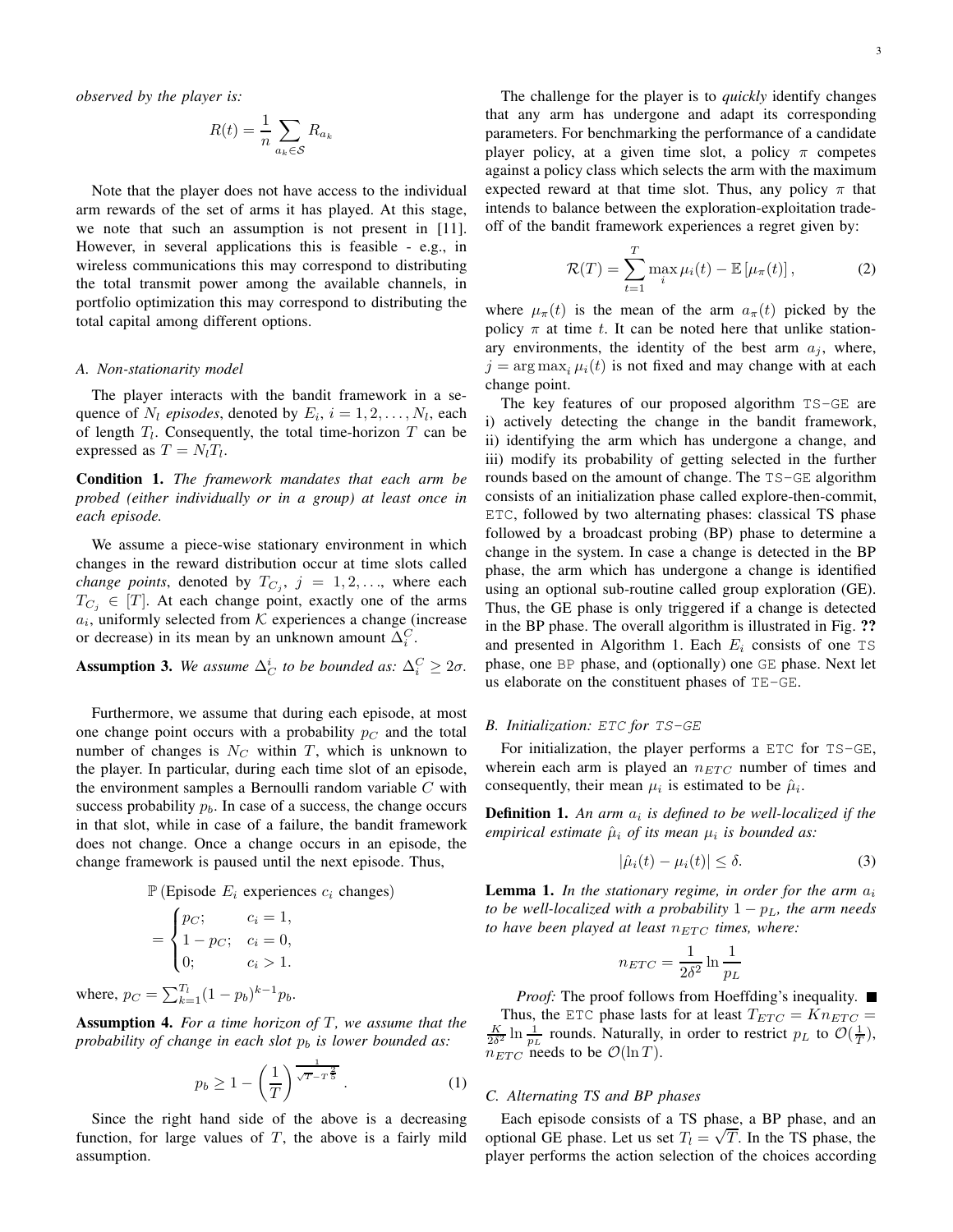to the TS algorithm for  $T_{TS}$  slots as given in [20]. We set  $T_{TS} = \sqrt{T} - T^{\frac{2}{5}}$ . Each arm  $a_i$  is characterized by its TS parameters  $\alpha_i$  and  $\beta_i$ , all of which are initially set to unity<sup>2</sup>. After each play of an arm  $a_i$ , its estimated mean  $\hat{\mu}_i$  is updated. Let  $a_i$  be played at time slots  $\{t_i\} \in [T]$  and the number of times it is played is  $n<sub>i</sub>(t)$  until (and including) the time-slot t, then:

$$
\hat{\mu}_i(t) = \frac{1}{n_i(t)} \sum_{t \in t_i} R_{a_i}(t) \tag{4}
$$

Additionally, the TS parameters for the played arm  $a_i$ , i.e.,  $\alpha_i$ and  $\beta_i$  are updated as per a Bernoulli trial with a success probability  $R_{\pi}(t), \forall t \in \{t_i\}$  each time  $a_i$  is played. Here  $R_{\pi}(t)$  is the normalized version of the reward obtained by playing the arm  $a_i$  as shown in step 8 of Algorithm 1.

Each TS phase is followed by the BP phase for  $T_{BP} = T^{\frac{2}{5}}$ time-slots, where the player samples all the arms simultaneously for  $T_{BP}$  rounds. During this phase, the reward observed by the player is the average of the rewards from all the arms as mentioned in Assumption 2. The reward in the BP phase is then compared with the average of the estimates of all the arms to detect whether an arm of the framework has changed its mean. Recall that as per Assumption 2, during the BP phase of the  $m$ -th episode, the player receives the following reward for each play:

$$
R_{BP}(t) = \frac{1}{K} \sum_{a_i \in \mathcal{K}} R_i(t) \sim \mathcal{N}\left(\frac{1}{K} \sum_{a_i \in \mathcal{K}} \mu_i(t), \frac{\sigma^2}{K}\right)
$$
  

$$
\forall (m-1)T_l + T_{TS} < t \le (m-1)T_l + T_{TS} + T_{BP}
$$

At the end of the  $m$ -th BP phase, a change is detected if:

$$
\left| \frac{1}{K} \sum_{a_i \in \mathcal{K}} \hat{\mu}_i ((m-1)T_l + T_{TS}) - \frac{1}{T_{BP}} \sum_{t=(m-1)T_l + T_{TS} + T_{BP}} R_{BP}(t) \right| \ge 4\delta \tag{5}
$$

Here the first term is the average of the estimated means of all the arms at the end of the  $m$ -th TS phase, while the second term represents the same evaluated during the  $m$ -th BP phase. In case the change does not occur or goes undetected, the algorithm continues with the next TS phase. However, in case a change is detected or a false-alarm is generated, the algorithm moves on to the GE sub-routine as described below.

### *D. Policy after change detection*

If a change is detected in the BP phase, the GE phase begins for the identification of the changed arm. The key step in this phase is the creation of d sets  $B_k \subset \mathcal{K}, k = 1, 2, \ldots, d$ , called *super arms* as shown in Algorithm 2. Recall that d is a number such that  $d = \log_2(K)$ . It may be noted that an optimal grouping of arms may be derived that considers the fact that the arms that have been played a fewer number of times have a larger error variance of its mean estimate.

However, such a study is out of scope for the current text and will be treated in a future work. The  $i$ -th arm, where  $i = 1, 2, \dots, K$  is added to a super arm  $B_k$  if and only if the binary representation of  $i$  has a "1" in the  $k$ -th place. In other words,  $a_i$  is added to  $B_k$  if:

$$
\texttt{bin2dec}(\texttt{dec2bin}(i) \texttt{ AND} \texttt{onehot}(k)) \neq 0
$$

where bin2dec() and dec2bin() are respectively operators that convert binary numbers to decimals and decimal numbers to binary. Additionally, onehot  $(k)$  is a binary number with all zeros except 1 at the  $k$ -th binary position. AND is the bit-wise AND operator. In the GE phase, each super arm is played  $n_{ge}$  times and the player obtains a reward which is the average of rewards of all the arms that belong to  $B_k$  as per Assumption 2, i.e., each time the super arm  $B_k$  is played, the player gets a reward that is sampled from the distribution:

$$
R_{B_k} \sim \mathcal{N}\left(\frac{1}{|B_k|} \sum_{i \in B_k} \mu_i, \frac{\sigma^2}{|B_k|}\right)
$$

Let the mean reward of the super arm  $B_k$  be denoted by  $\mu_{B_k}$ . Before the beginning of each GE phase,  $\mu_{B_k}$  is estimated using the individual mean estimates. As an example, let a change be detected after the  $m$ -th BP phase. Then, the estimate of the mean reward of the super arm  $B_k$  is:

$$
\hat{\mu}_{B_k}(m(T_{TS} + T_{BP})) = \frac{1}{|B_k|} \sum_{a_i \in B_k} \hat{\mu}_i(m(T_{TS} + T_{BP}))
$$
\n(6)

Then, the arm with the changed mean is the one that belongs to the all super arms in which a change of mean is detected. In other words, a change in arm  $a_i$  is detected if:

$$
a_j \in \bigcap_{k=1}^d B_k : |\hat{\mu}_{B_k}(m(T_{TS} + T_{BP}) -
$$
  

$$
\frac{1}{n_{ge}|B_k|} \sum_{j=1}^{n_{ge}} R_{B_k}(m(T_{TS} + T_{BP} + (k-1)n_{ge} + j)| \ge 2\delta.
$$
  
(7)

Once the change is detected and the arm is identified, the corresponding mean of  $a_j$  is updated as:

$$
\hat{\mu}_j = \sum_{k:a_j \in B_k} \hat{\mu}_{B_k} - \sum_{k:a_j \in B_k} \sum_{a_i \in B_k: i \neq j} \hat{\mu}_i \tag{8}
$$

Then the TS parameters of the arm is updated. In particular, we set the parameters of  $a_i$  to be same as the arm that has an estimated mean closest ot  $a_i$  as:

$$
\alpha_j = \alpha_k, \quad \beta_j = \beta_k
$$
  
where  $k = \arg\min_{i \neq j} |\hat{\mu}_i - \hat{\mu}_j|$ 

In the next section we characterize the probability with which TS-GE misses detection a change or raises a false alarm in case of no change. This eventually leads to the regret.

#### III. ANALYSIS OF TS-GE

Let us recall that the GE phase is triggered only if a change is detected in the BP phase. Consequently, the algorithm can

<sup>&</sup>lt;sup>2</sup> Note that the TS parameters can be initialized according to the observed rewards in the ETC phase. However, in order to safeguard against changes in the ETC phase, we begin the TS phase with fresh parameters.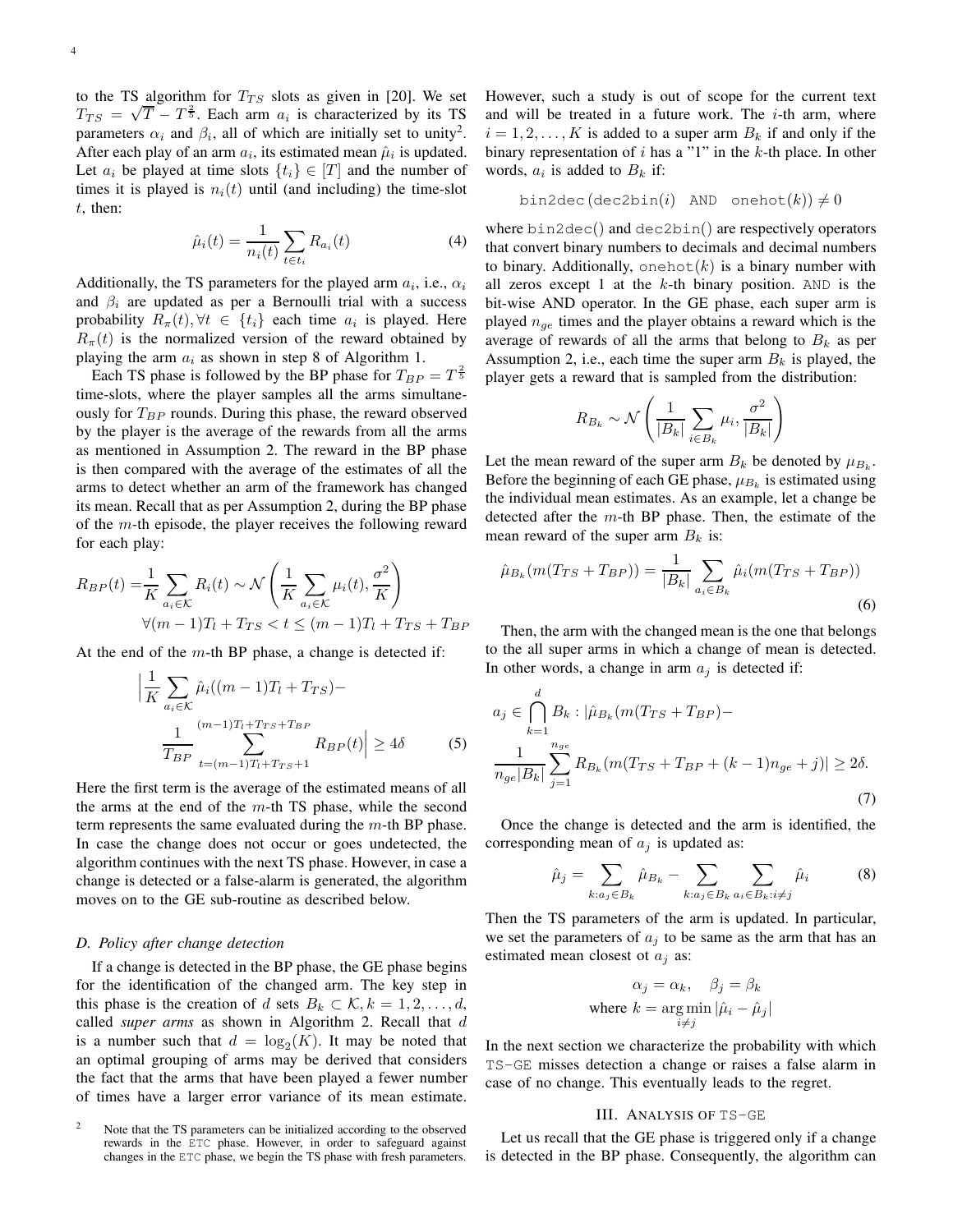Algorithm 1 TS-GE

1: Parameters:

2: Initialization:  $\alpha_k = \beta_k = 1, \forall k = 1, \dots K$ .

3: Thompson Sampling Phase:

4: for  $e_i = E_1, ..., E_{N_l}$  do

5: for  $t = 1, \ldots, T_N$  do

6:  $\theta_i \sim \text{Beta}(\alpha_i, \beta_i).$ <br>7:  $a_i \leftarrow a_i | \theta_i = \text{max}$  $\setminus \$  Sample the Beta prior.  $\setminus \$  Select the best arm.

7:  $a_j \leftarrow a_i | \theta_j = \max(\theta_i)$ <br>8:  $R_{\text{TS-GE}}(t) \leftarrow R_{a_i}(t)$  $R_{\text{TS-GE}}(t) \leftarrow R_{a_j}(t)$  $\setminus \mathcal{R}$  Reward at time t.

9:  $R_{\pi}(t) \leftarrow \frac{R_{a_j}(t)}{R_{max}}$  $R_{max}$ \\ Normalize for Beta update. 10:  $R^* = \text{Bern}(\overline{R}_{\pi}(t)) \setminus \text{Bernoulli trial for Beta}$ update.

11: 
$$
\alpha_j \leftarrow \alpha_j + 1 - R^*
$$
 \ \ \text{Update priors.}

12:  $\beta_j \leftarrow \beta_j + R^* \setminus \text{Update priors.}$ <br>
13:  $n_i \leftarrow n_i + 1 \setminus \text{Count of arm } a_i.$ 

13:  $n_j \leftarrow n_j + 1 \ \setminus \text{Count of arm } a_j.$ 

14:  $\hat{\mu}_j(t) = \frac{\sum_{s=1}^t R_{a_j}(s) \mathcal{I}(a_j(s))}{n_s}$  $n_i$ \\ Update estimated mean of  $a_i$ .

## 15: end for

16:  $p \leftarrow p + 1.$  \\End of the p-th TS phase.

## 17: Broadcast Probing Phase:

18: Play all the arms simultaneously for  $T_{BP}$  rounds and build the estimate:

$$
\hat{\mu}_{BP} = \frac{1}{T_{BP}} \sum_{t=(e_i-1)T_l + T_{TS}+T_{BP}}^{(e_i-1)T_l + T_{TS}+T_{BP}} R_{BP}(t)
$$

- 19: if Equation (5) holds then
- 20: Change is detected.

#### 21: Group Exploration Phase:

22: **Construct super-arms**  ${B_k}$  = CSA(**a**).<br>23: **for**  $T_{GE}$  slots **do** 

for  $T_{GE}$  slots do

- 24: Play  $B_k$  for  $T_{B_k}$  rounds.
- 25:  $\bigvee \bigvee$  Update  $\mu_{B_k}$ :

$$
\hat{\mu}_{B_k}(e_i(T_{TS} + T_{BP})) = \frac{1}{|B_k|} \sum_{a_i \in B_k} \hat{\mu}_i(e_i(T_{TS} + T_{BP}))
$$

26: end for

27:  
\n
$$
a_j \in \bigcap_{k=1}^n B_k : |\hat{\mu}_{B_k} - \frac{1}{n} \sum_{i \in B_k} \hat{\mu}_i(pT_N)| \ge
$$
\n
$$
\Delta, k = 1, 2, ..., n, \quad \setminus \text{Identify changed arm.}
$$

28:  $\hat{\mu}_j (e_i T_l + 1)$  $\sum_{k:a_j\in B_k}\sum_{a_i\in B_k:i\neq j}\hat{\mu}_i$   $\qquad \qquad \setminus \text{Update the}$  $\sum_{k:a_j\in B_k} \hat{\mu}_{B_k}$ \\ Update the changed arm.

29: Update the Beta parameters of the changed arm:

$$
\alpha_j = \alpha_k, \quad \beta_j = \beta_k
$$
  
where  $k = \arg\min_i |\hat{\mu}_i - \hat{\mu}_j|$ 

30: else 31: Continue. \\ When no change is detected 32: end if 33: end for

Algorithm 2 Construct Super-Arms CSA

| <b>Input:</b> a and n.                                                          |
|---------------------------------------------------------------------------------|
| <b>Initialize:</b> $B_k = \{\}, \forall k = 1, 2, , K$ .                        |
| for $k=1$ to n do                                                               |
| for $i = 1$ to K do                                                             |
| <b>if</b> dec2bin( <i>i</i> ) AND onehot( <i>k</i> ) $\neq$ zeros(1, <i>n</i> ) |
| then                                                                            |
| $B_k = B_k \cup a_i$                                                            |
| end if                                                                          |
| end for                                                                         |
| end for                                                                         |
| Return $B_k$                                                                    |

miss detecting the chase in case the change occurs either in the TS phase or the BP phase, which we analyze below.

### *A. Probability of Missed Detection*

Let the change occur in the arm  $a_i$  at  $t_c$  time slots within the *m*-th TS phase, i.e.,  $T_{ETC} + (m-1)(T_{TS} + T_{BP}) < t_c \le$  $T_{ETC} + mT_{TS} + (m-1)T_{BP}$ . The mean is assumed to change from  $\mu_i^-$  to  $\mu_i^+$ . In other words, the distribution of the reward of  $a_i$  is given as:

$$
R_i(t) \sim
$$

$$
\begin{cases} X_i^- \sim \mathcal{N}(\mu_i^-, \sigma^2) \; ; \; t \leq T_{ETC} + (m-1)(T_N + T_{BP}) + t_c \\ X_i^+ \sim \mathcal{N}(\mu_i^+, \sigma^2) \; ; \; t > T_{ETC} + (m-1)(T_N + T_{BP}) + t_c \end{cases}
$$

The following lemma characterizes the probability of missed detection when the change occurs in the TS phase.

**Lemma 2.** Let the arm  $a_i$  change its mean from  $\mu_i^-$  to  $\mu_i^+$ ,  $\mathcal{A}^C_i$  at a time slot  $t_c$  in the m-th TS phase. Then *the probability of missed detection after the* m*-th BP phase following this change is upper bounded by:*

$$
\mathcal{P}_M^{TS} \le \frac{1}{T} \tag{9}
$$

*.*

## *Proof:* See Appendix A.

**Lemma 3.** Let the arm  $a_i$  change its mean from  $\mu_i^-$  to  $\mu_i^+$ ,  $w$ *here*  $\Delta_i^C$  *at a time slot*  $t_c$  *in the m-th BP phase. Then the probability of missed detection after the* m*-th BP phase following this change has the following characteristic:*

$$
\mathcal{P}_{M}^{BP} = \begin{cases} \mathcal{P}_{M,Case1}^{BP}; & \text{with probability } > 1 - \frac{1}{T} \\ \mathcal{P}_{M,Case2}^{BP}; & \text{with probability } \leq \frac{1}{T}, \end{cases}
$$
 (10)

where, 
$$
\mathcal{P}_{M,Case1}^{BP} \leq \frac{1}{T}
$$
 and  $\mathcal{P}_{M,Case2}^{BP} > 1 - \frac{1}{T}$   
Proof. See Appendix B

*Proof:* See Appendix B.

Thus, a change in the BP phase results in a different probability of missed detection based on the exact point of change.

## *B. Probability of False Alarm*

The BP phase can raise a false alarm when a change has not occurred in an episode while, the condition (5) holds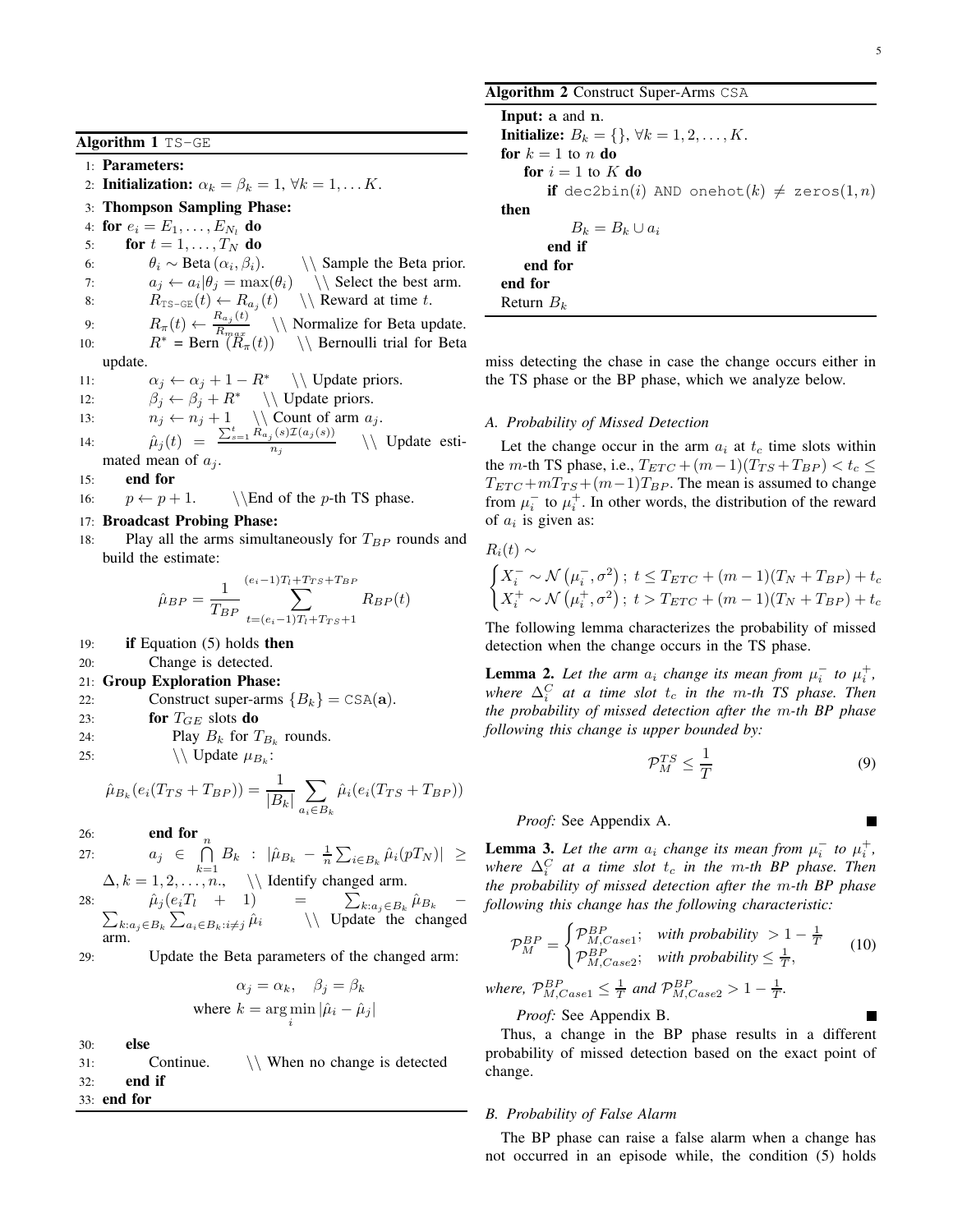true simultaneously. However, in case of no change, the test statistic is simply:

$$
Z_{NC} \sim \mathcal{N}\left(0, \sigma_{NC}\right) \tag{11}
$$

.

where  $\sigma_{NC}^2 = \frac{\sigma^2}{K}$  $\frac{\sigma^2}{K} \left( \frac{1}{n_{ETC}} + \frac{1}{mT_{BP}} + \sum_{a_j \in \mathcal{K}} \frac{1}{n_j(m(T_{TS} + T_{BP}))} \right)$ Here  $n_j(mT_l)$  is the number of times the arm  $a_j$  has been played in all the TS phases. Thus,

$$
\mathcal{P}_{FA} = \mathbb{P}\left(|Z_{NC}| \ge 4\delta\right) \le \mathcal{Q}\left(\frac{4\delta}{\sigma_{NC}}\right) \le \frac{1}{T} \qquad (12)
$$

## *C. On the Regret of* TS-GE

Now we have all the necessary results to derive the regret bound for TS-GE. Each episode either experiences a change or doesn't. Accordingly, the regret cna be dissected into the following components.

*1) Regret in case of no change.:* The number of such episodes is  $N_l - N_C$ . Each such episode experiences a mandatory regret bounded by:

$$
\mathcal{R}_{\text{no change}}^1(T_l) \leq \underbrace{\mathcal{O}\left[\log\left(\sqrt{T}-T^{\frac{2}{5}}\right)\right]}_{A} + \underbrace{\mathcal{O}\left(T^{\frac{2}{5}}\right)}_{B},
$$

where the term  $A$  is due to the TS phase and the term B is due to the BP phase. In case of a false alarm, the algorithm subsequently experiences worst-case regret in all the subsequent phases. This occurs with a probability of  $\mathcal{P}_{FA}$ , and hence its contribution to the overall regret is:

$$
\mathcal{R}_{\text{no change}}^2(T_l) \leq \mathcal{P}_{FA}\Delta_{max}T \stackrel{(a)}{\leq} K_1
$$

The step (a) follows from (12). Thus, overall, for the case of no change, the regret is:

$$
\mathcal{R}_{\text{no change}}(T_l) \leq \mathcal{O}\left[\log\left(\sqrt{T}-T^{\frac{2}{5}}\right)\right] + \mathcal{O}\left(T^{\frac{2}{5}}\right) + K_1. \tag{13}
$$

*2) Regret in case of change.:* The number of such episodes is  $N_c$ . Each such episode experiences a mandatory regret bounded by:

$$
\mathcal{R}^1_{\text{change}} \leq \mathcal{O}\left(\Delta_{max}\sqrt{T}\right).
$$

However, in case of missed detection, the algorithm subsequently experiences worst-case regret in all the subsequent phases. This occurs with a probability  $\mathcal{P}_M = p_C^{T} \mathcal{P}_M^{T} + p_C^{T} \mathcal{P}_M^{T}$  $p_C^{B} \mathcal{P}_M^{B}$  and hence its contribution to the overall regret is:

$$
\mathcal{R}^2_{\text{change}} \leq \mathcal{P}_M \Delta_{max} T \stackrel{(a)}{=} K_2
$$

Thus, overall, for the case of no change, the regret is:

$$
\mathcal{R}_{change} \le \mathcal{O}\left(\Delta_{max}\sqrt{T}\right) + K_2\tag{14}
$$

Using the above development, we can bound the regret of TS-GE as follows:

$$
\mathcal{R}(T) = \mathcal{R}_{ETC} (T_{ETC}) + \sum_{i=1}^{N_l} \mathcal{R}_i(T_l)
$$
  
\n
$$
\leq \mathcal{O}(K \log T) + (N_l - N_C) \mathcal{R}_{\text{no change}} + N_C \mathcal{R}_{\text{change}}
$$

 $\lambda$ <sup>7</sup>

$$
\leq \mathcal{O}\left(K\log T + \sqrt{T}\left[\max\{N_C\left(1 + \log K\right), T^{\frac{2}{5}}\}\right]\right)
$$
\n(15)

Thus, not only the regret of TS-GE is sub-linear but also as discussed in the next section, it outperforms the known bounds under several regimes.

## IV. DISCUSSION

In this section, we discuss the derived regret bound of TS-GE with respect to the best known bound of ADSWITCH [11] and M-UCB [18], Let us define three time slots  $T_1$ ,  $T_2$ , and  $T_3$  as follows:

- $T_1 \doteq t : N_C(1 + \log_2 K) = t^{\frac{2}{5}}.$
- $T_2, T_3 = t : \mathcal{R}_{\text{TS-GE}}(t) = \sqrt{N_C K t \log t}, T_2 \leq T_3.$

In other words,  $T_2$  and  $T_3$  are the time instants where the regret bound of TS-GE matches the bound of ADSWITCH or M-UCB. We compare the regret bounds for three different number of arms relevant for a massive IoT setup: small -  $K = 100$  arms, medium -  $K = 500$  arms, and large -  $K = 1000$  arms. We consider a time-horizon of  $T = 1e5$  number of plays.

For  $K = 500$ , Fig. 1b shows that there are specific regions where  $TS-GE$  outperforms M-UCB. Beyond  $T_2$ , M-UCB outperforms TS-GE. The point of interest for our discussion is the exact location of  $T_2$  for different values of K. For  $K = 100$ , the value of  $T_2$  is low (see Fig. 1a) and the regret bound of M-UCB is lower than TS-GE for most part of the time-horizon. However, in case of  $K = 1000$ , the value of  $T_2$  is beyond the time-horizon, and accordingly, beyond time step 5000, throughout the time frame of interest, TS-GE outperforms M-UCB. This highlights the fact that the time-period of interest in a specific application would dictate the choice of a particular algorithm.

In Fig. 2, we compare the classical TS algorithm with TS-GE and M-UCB. In order to highlight the change detection framework, we consider fixed change points across different realizations of the algorithms. Specifically, changes occur at  $E_i = 30, 60, 90, 120, 150$ . We see that TS-GE outperforms the others by detecting the exact arm that has undergone a change. Interestingly, M-UCB performs worse than TS, mainly due to the fact that M-UCB flushes all the past (potentially relevant) rewards and restarts the exploration procedure once a systemlevel change is detected.

## V. CASE STUDY: SWIPT IN AN IIOT NETWORK

In this section, we employ the TS-GE algorithm to evaluate an IIoT network where a central controller transmits datapackets to the device with the best channel condition and simultaneously performs wireless power transfer to all the devices.

#### *A. Network Model*

Let us consider an IIoT network consisting of a central wireless access point  $AP$ ) and  $K$  IoT devices. The set of the devices is denoted by  $K$ . Typically an industrial environment deals with a large  $K$  that represent multiple sensors and cyberphysical systems. The AP provisions two wireless services in the network: i) periodic wireless power transfer (wpt) to all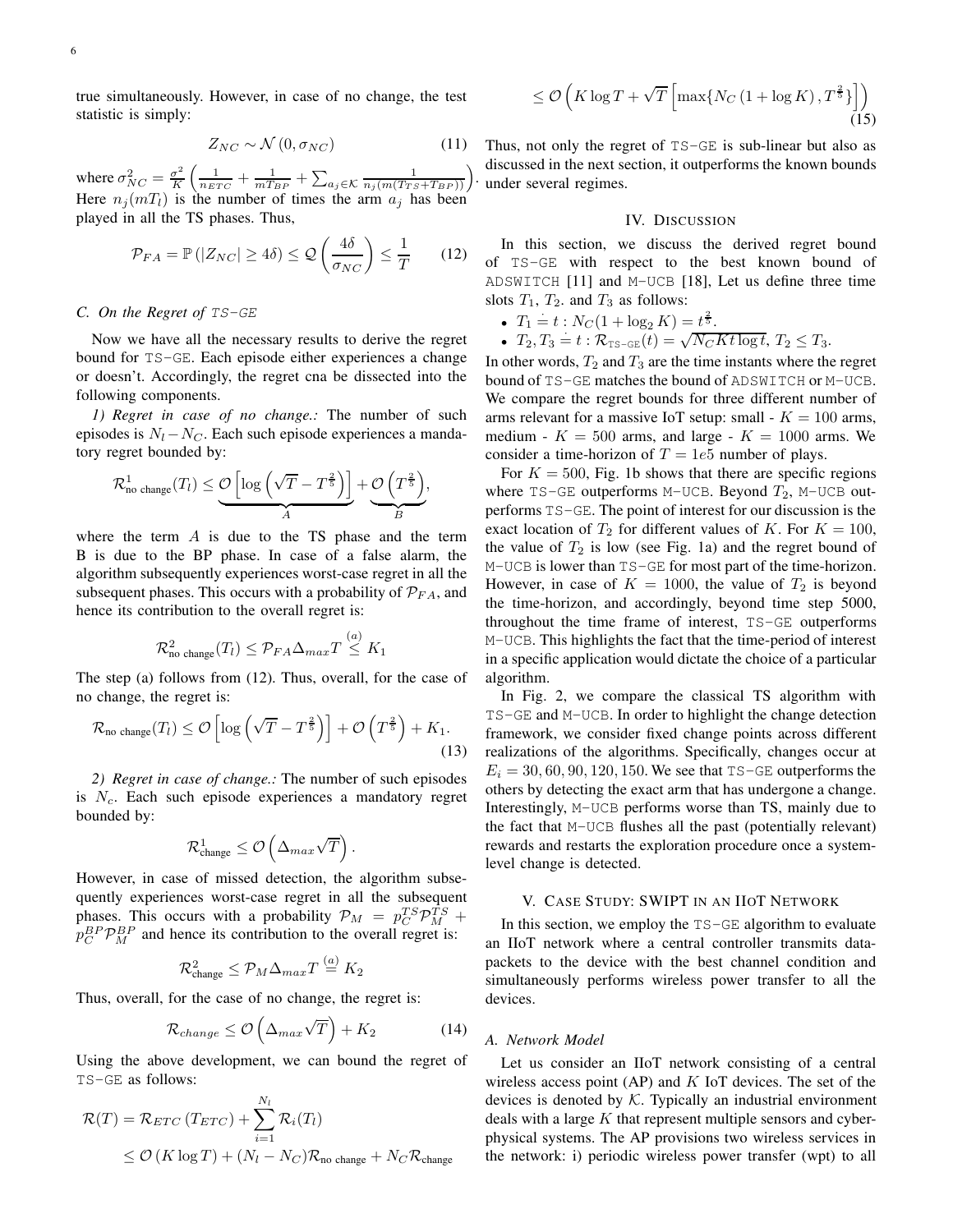

Fig. 1. Comparison of the regret bound of  $TS-GE$  with the best known regret bounds of ADSWITCH and M-UCB for different values of K



Fig. 2. Comparison of the regret of TS-GE with M-UCB and TS.

the IoT devices and ii) a unicast broadband data transmission to one selected IoT device. <sup>3</sup>

*1) Network Parameters:* Let the scenario of interest be modeled as a two-dimensional disk  $\mathcal{B}(0, R)$  of radius R centered around the origin similar to [21]. The transmit power of the AP is  $P_t$ . The location of the devices is assumed to be uniform in  $\mathcal{B}(0, R)$ . Each AP-device link may be blocked by roaming blockages in the environment. The probability that a link of length  $r$  is in line of sight (LOS) is assumed to be  $p_L(r) = exp(-\omega r)$  [22]. Furthermore, note that due to the presence of a large number of metallic objects, an industrial scenario presents a dense scattering environment. Consequently, we assume that each transmission link experiences a fast-fading h modeled as a Rayleigh distributed random variable with variance 1. Thus, The received power at an IoT device at a distance of  $r$  from the AP is given by  $P_r(r) = KP_t h r^{-\gamma}$  with a probability  $p_L(r)$ . Here K and  $\gamma$  respectively are the path-loss coefficient and the path-loss exponent. The total transmission bandwidth is assumed to be B which is orthogonally allotted to the users scheduled in one time-slot.

At each episode, the controller selects the device with the

best channel conditions and executes information transfer in a sequence of time-slots using the TS phase of the algorithm. The device-specific transmission can be facilitated by employing techniques such as beamforming. However we do not consider the details of such procedures. The TS phase information transfer is followed by joint power transfer to all the devices. This is mapped to the BP phase of the algorithm. At the end of the BP phase, the total energy harvested at all the devices at the end of the BP phase is reported back to the controller. Using this total energy transfer report, the controller detects whether a change in the large-scale channel conditions has taken place. If so, then the controller probes multiple devices grouped together as per TS-GE to detect the device with the current best channel conditions.

## *B. Performance Bounds using Stochastic Geometry*

Before proceeding with the evaluation of TS-GE in this network, let us first derive the upper bound on the statistical performance of data-rate. This will enable a comparison with not only an existing algorithm but also the performance limit. Since the location of the devices is assumed to be uniform across the factory floor, they form a realization of a binomial point process (BPP). Additionally, due to the assumption that the blockage in each link is independent of each other, the IoT devices are either in LOS or NLOS state. The probability that at least one of the IoT devices is in LOS state is given by:

$$
B_L = \left[ \int_0^R \exp(-\omega t) \frac{2t}{R} dt \right]^K
$$
  
= 
$$
\left( 2 \frac{1 - \exp(-\omega R^2) (\omega R^2 + 1)}{\omega^2 R^2} \right)^K
$$

The above expression follows similarly to [23]. On the same lines, the probability that at least one of the IoT devices is in NLOS state is given by

$$
B_N = \left(R - 2\frac{1 - \exp(-\omega R^2)(\omega R^2 + 1)}{\omega^2 R^2}\right)^K
$$

*1) Best-link transmission for information transfer:* Out of the possible IoT devices, the central controller selects the device with the best channel condition for information transfer.

The unicast service is relevant in cases when the AP intends to select the best storage-enabled IoT device to transfer large files for caching at the edge. This may then be accessed by the other IoT devices, e.g., using device-to-device link. However, in this paper, we do not delve deeper into such an analysis.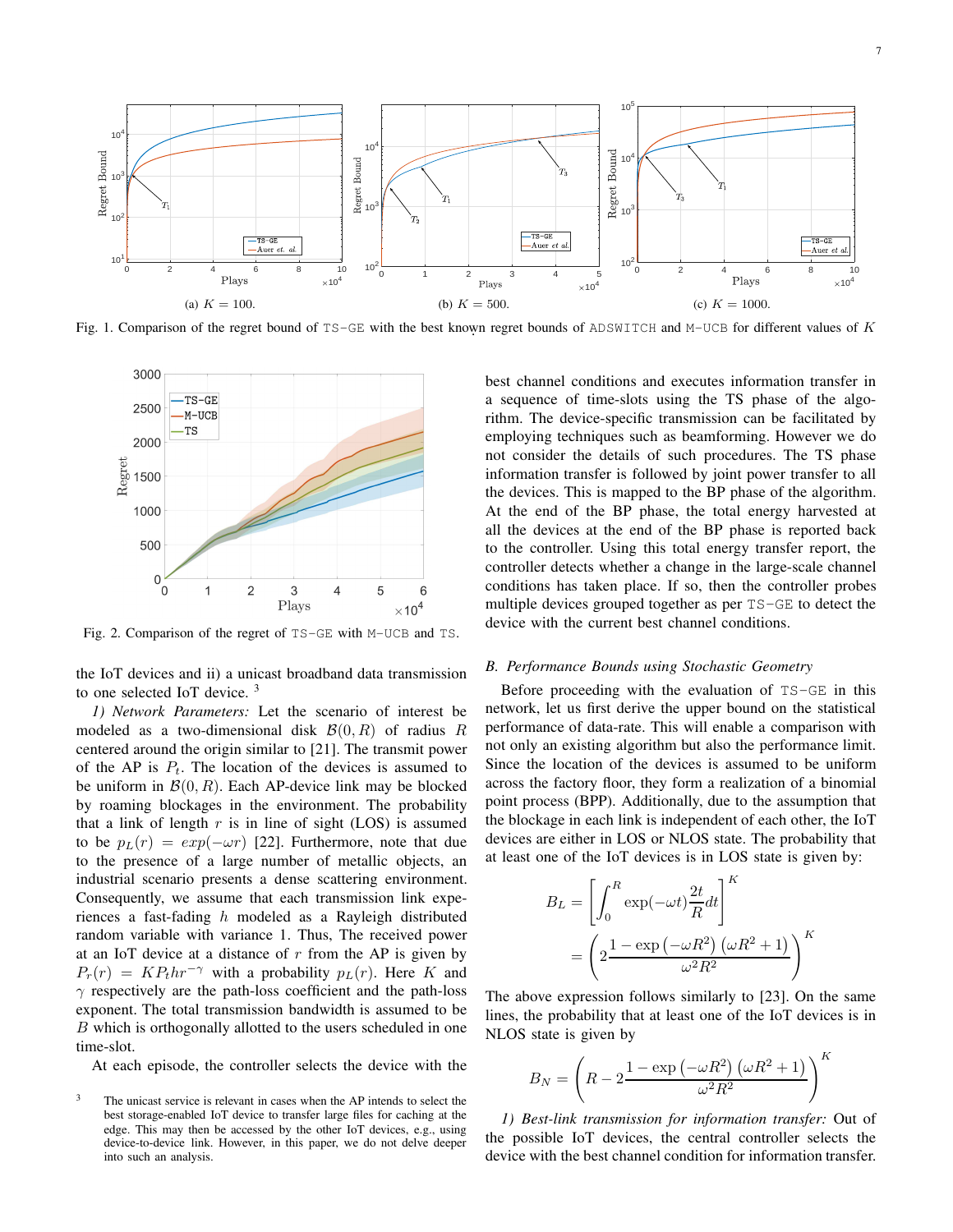For that first, let us derive the distance distributions of the nearest LOS and NLOS devices.

Lemma 4. *The distribution of the distance to the nearest LOS device,*  $r_{L1}$  *and the nearest NLOS device,*  $r_{N1}$  *are respectively:* 

$$
\mathbb{P}(r_{L1} \ge x) = \frac{\left(x^2 U_L(x) \frac{R^2}{R^2 - x^2}\right)^{K+1} - 1}{x^2 U_L(x) \frac{R^2}{R^2 - x^2} - 1} \left(\frac{R^2 - x^2}{R^2}\right)^K
$$

$$
\mathbb{P}(r_{N1} \ge x) = \frac{\left(x^2 U_N(x) \frac{R^2}{R^2 - x^2}\right)^{K+1} - 1}{x^2 U_N(x) \frac{R^2}{R^2 - x^2} - 1} \left(\frac{R^2 - x^2}{R^2}\right)^K
$$
(16)

*where,*

$$
U_L(x) = \frac{2\left(1 - \exp\left(-\omega x \left(\omega x + 1\right)\right)\right)}{\omega^2 x}
$$

$$
U_N(x) = x - \frac{2\left(1 - \exp\left(-\omega x \left(\omega x + 1\right)\right)\right)}{\omega^2 x}
$$

*Proof:* Using the void probabilities (see [24]) we have:

$$
\mathbb{P}(r_{L1} \geq x)
$$
\n
$$
= \sum_{k=0}^{K} \left[ \int_0^x \exp\left(-\omega t\right) \frac{2t}{x^2} dt \right]^k \left(\frac{x^2}{R^2}\right)^k \left(\frac{R^2 - x^2}{R^2}\right)^{K-k}
$$
\n
$$
= \sum_{k=0}^{K} \left[ x^2 U_L(x) \left(\frac{R^2}{R^2 - x^2}\right) \right]^k \left(\frac{R^2 - x^2}{R^2}\right)^K
$$

Evaluating the above series derives the result. The case for the NLOS device also follows in a similar manner.

Corollary 1. *Thus, the probability that the best device is in LOS state is given as:*

$$
\mathcal{P}_{L} = \mathbb{P}\left(KPr_{L1}^{-\gamma_{L}} \geq KPr_{N1}^{-\gamma_{N}}\right)
$$
\n
$$
= \mathbb{P}\left(r_{L1} \leq r_{N1}^{\frac{\gamma_{N}}{\gamma_{L}}}\right)
$$
\n
$$
= \mathbb{E}_{r_{N1}}\left[1 - \frac{\left(r_{N1}^{\frac{2\gamma_{N}}{\gamma_{L}}} U_{L}(r_{N1}^{\frac{\gamma_{N}}{\gamma_{L}}}) - \frac{R^{2}}{2\gamma_{N}}\right)^{K+1}}{r_{N1}^{\frac{2\gamma_{N}}{\gamma_{L}}} U_{L}(r_{N1}^{\frac{\gamma_{N}}{\gamma_{L}}}) - \frac{R^{2}}{R^{2} - r_{N1}^{\frac{\gamma_{L}}{\gamma_{L}}}} - 1}\right]
$$
\n
$$
\left(\frac{R^{2} - r_{N1}^{\frac{2\gamma_{N}}{\gamma_{L}}}}{R^{2}}\right)^{K}\right].
$$

Across different realizations of the network, the best link experiences a fading-averaged downlink received power

$$
P_r = \begin{cases} KP_t r_{L1}^{-\gamma_L}; & \text{with probability } \mathcal{P}_L \\ KP_t r_{N1}^{-\gamma_N}; & \text{with probability } 1 - \mathcal{P}_L \end{cases}
$$
 (17)

Over a time-horizon of  $T$  slots the throughput experienced by the system can then be evaluated as:

$$
\mathcal{T} = \frac{N_l T_{TS}}{N_l T_{BP} + T_{ETC} + N_C T_{GE}} \mathbb{E}\left[B \log_2 \left(1 + \frac{P_r}{N_0}\right)\right]
$$
\n(18)

where the expectation taken over  $P_r$  as per (17).



Fig. 3. Expected bes-device throughput and worst-case harversted energy with TS-GE.

*2) Multicast/Broadcast transmission for power transfer:* Let us assume that in the multicast transmission phase, the AP transmits data to a subset  $\mathcal{J} \subset \mathcal{K}$  of the IoT devices, where  $|\mathcal{J}| = N_J$ . In this case, the available bandwidth B is shared among the  $N_J$  devices. The harvested power experienced by an IoT device of  $\mathcal J$  is:

$$
\mathcal{T}_j = \begin{cases} \theta_e \frac{N_j}{K} K P r_j^{-\gamma_L} & \text{with probability } \exp(-\omega r_j) \\ \theta_e \frac{N_j}{K} \frac{B N_0}{N_j} & \text{with probability } 1 - \exp(-\omega r_j) \end{cases}
$$
\n(19)

Accordingly, the network sum-energy is given by:

$$
\mathcal{T}_T = \sum_{j \in \mathcal{J}} T_j,\tag{20}
$$

in one slot. In case of the BP phase, naturally we have  $\mathcal{J} = \mathcal{K}$ .

## *C. Numerical Example*

We run the TS-GE algorithm in our IIoT network for a total of 1000s with time-slots of 10 ms [25]. Additionally we assume slow moving blockages in which each 30 seconds the visibility state of exactly one IoT device changes from LOS to NLOS or vice-versa. In Fig. 3 we plot the average throughput of the information transfer phase (i.e., to the best device) as well as the minimum harvested energy in a device in the IIoT network. We observe that in case of a fewer IoT devices, the M-UCB algorithm performs better than TS-GE. Indeed resetting all arms does not incur a large exploration loss in M-UCB in case  $K$  is small. Additionally, M-UCB is not constrained by mandatory exploration. Accordingly, it enjoys a higher throughput as compared to TS-GE which needs to transfer energy all the devices.

Interestingly, as the number of devices in the network increases beyond a threshold, TS-GE outperforms M-UCB especially due to rapid changed state identification in the device. Naturally, as K increases, the amount of time dedicated for energy transfer decreases. This is reflected in the reduced energy harvested in the worst device.

Several open problems are apparent. For example, the condition on that each episode can experience only one change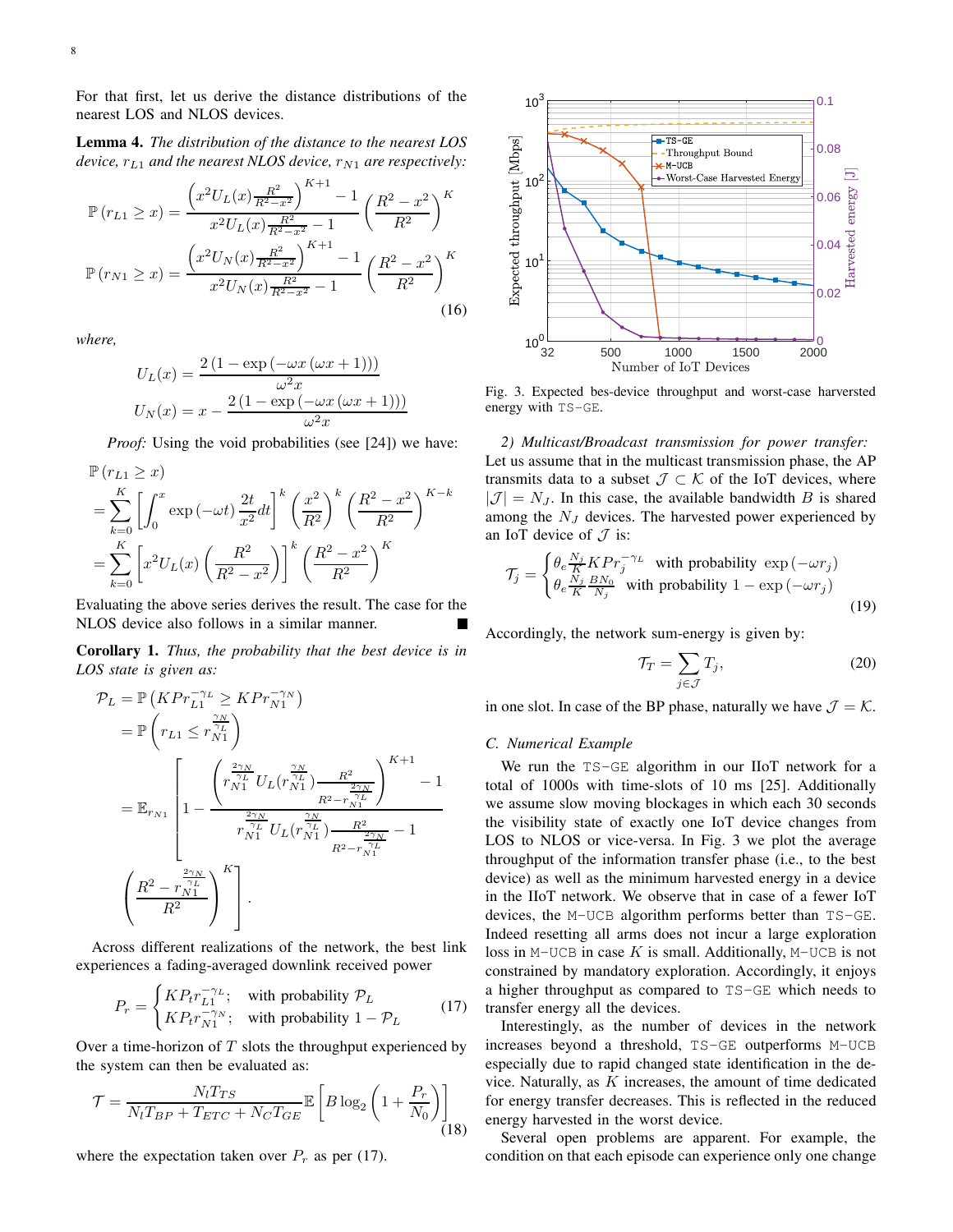can be too stringent to be applied meaningfully in contexts. Furthermore, change detection in the distributions rather than mean and extension to multiple players are indeed interesting directions of research which will be treated in a future work.

#### VI. CONCLUSION

Existing multi-armed bandit algorithms tuned for nonstationary environments sample sub-optimal arms in a probabilistic manner in proportion to their sub-optimality gap. However, several applications require periodic mandatory probing of all the arms. To address this, we develop a novel algorithm called TS-GE which balances the regret guarantees of classical Thompson sampling with a periodic group-exploration phase which not only ensures the mandatory probing of all the arms but also acts as a mechanism to detect changes in the framework. We show that the regret guarantees provided by TS-GE outperforms the state-of-the-art algorithms like M-UCB and ADSWITCH for several time-horizons, especially for a high number of arms. We demonstrated the efficacy of TS-GE in an industrial IoT network designed for simultaneous wireless information and power transfer.

#### **REFERENCES**

- [1] A. Slivkins *et al.*, "Introduction to multi-armed bandits," *Foundations and Trends® in Machine Learning*, vol. 12, no. 1-2, pp. 1–286, 2019.
- [2] W. R. Thompson, "On the likelihood that one unknown probability exceeds another in view of the evidence of two samples," *Biometrika*, vol. 25, no. 3/4, pp. 285–294, 1933.
- [3] J. Gittins, K. Glazebrook, and R. Weber, *Multi-armed bandit allocation indices*. John Wiley & Sons, 2011.
- [4] S. Pilarski, S. Pilarski, and D. Varró, "Delayed reward bernoulli bandits: Optimal policy and predictive meta-algorithm pardi," *IEEE Transactions on Artificial Intelligence*, vol. 3, no. 2, pp. 152–163, 2022.
- [5] S. Pilarski, S. Pilarski, and D. Varró, "Optimal policy for bernoulli bandits: Computation and algorithm gauge," *IEEE Transactions on Artificial Intelligence*, vol. 2, no. 1, pp. 2–17, 2021.
- [6] E. Contal, D. Buffoni, A. Robicquet, and N. Vayatis, "Parallel gaussian process optimization with upper confidence bound and pure exploration," in *Joint European Conference on Machine Learning and Knowledge Discovery in Databases*, pp. 225–240, Springer, 2013.
- [7] A. Uprety and D. B. Rawat, "Reinforcement learning for iot security: A comprehensive survey," *IEEE Internet of Things Journal*, vol. 8, no. 11, pp. 8693–8706, 2020.
- [8] S. K. Singh, V. S. Borkar, and G. Kasbekar, "User association in dense mmwave networks as restless bandits," *IEEE Transactions on Vehicular Technology*, pp. 1–1, 2022.
- [9] J. Huh and E. C. Malthouse, "Advancing computational advertising: Conceptualization of the field and future directions," *Journal of Advertising*, vol. 49, no. 4, pp. 367–376, 2020.
- [10] G. Ghatak, H. Mohanty, and A. U. Rahman, "Kolmogorovsmirnov testbased actively-adaptive thompson sampling for non-stationary bandits," *IEEE Transactions on Artificial Intelligence*, 2021.
- [11] P. Auer, P. Gajane, and R. Ortner, "Adaptively tracking the best bandit arm with an unknown number of distribution changes," in *Conference on Learning Theory*, pp. 138–158, 2019.
- [12] Y. Liu, B. Van Roy, and K. Xu, "Nonstationary bandit learning via predictive sampling," *arXiv preprint arXiv:2205.01970*, 2022.
- [13] J. Mellor and J. Shapiro, "Thompson sampling in switching environments with bayesian online change detection," in *Artificial Intelligence and Statistics*, pp. 442–450, 2013.
- [14] C. Hartland, S. Gelly, N. Baskiotis, O. Teytaud, and M. Sebag, "Multiarmed bandit, dynamic environments and meta-bandits," 2006.
- [15] V. Srivastava, P. Reverdy, and N. E. Leonard, "Surveillance in an abruptly changing world via multiarmed bandits," in *53rd IEEE Conference on Decision and Control*, pp. 692–697, IEEE, 2014.
- [16] J. Y. Yu and S. Mannor, "Piecewise-stationary bandit problems with side observations," in *Proceedings of the 26th annual international conference on machine learning*, pp. 1177–1184, 2009.
- [17] G. Ghatak, "A change-detection-based thompson sampling framework for non-stationary bandits," *IEEE Transactions on Computers*, vol. 70, no. 10, pp. 1670–1676, 2020.
- [18] Y. Cao, Z. Wen, B. Kveton, and Y. Xie, "Nearly optimal adaptive procedure with change detection for piecewise-stationary bandit," in *The 22nd International Conference on Artificial Intelligence and Statistics*, pp. 418–427, 2019.
- [19] S. Fatale, K. Bhandari, U. Narula, S. Moharir, and M. K. Hanawal, "Regret of age-of-information bandits," *IEEE Transactions on Communications*, vol. 70, no. 1, pp. 87–100, 2022.
- [20] S. Agrawal and N. Goyal, "Analysis of thompson sampling for the multiarmed bandit problem," in *Conference on learning theory*, pp. 39–1, 2012.
- [21] G. Ghatak, S. R. Khosravirad, and A. De Domenico, "Stochastic geometry framework for ultra-reliable cooperative communications with random blockages," *IEEE Internet of Things Journal*, 2021.
- [22] T. Bai, R. Vaze, and R. W. Heath, "Analysis of Blockage Effects on Urban Cellular Networks," *IEEE Trans. Wireless Commun.*, vol. 13, no. 9, pp. 5070–5083, 2014.
- [23] T. Bai and R. W. Heath, "Coverage and rate analysis for millimeter-wave cellular networks," *IEEE Transactions on Wireless Communications*, vol. 14, no. 2, pp. 1100–1114, 2014.
- [24] D. Stoyan, W. S. Kendall, S. N. Chiu, and J. Mecke, *Stochastic geometry and its applications*. John Wiley & Sons, 2013.
- [25] J.-C. Lin, "Synchronization requirements for 5g: An overview of standards and specifications for cellular networks," *IEEE Vehicular Technology Magazine*, vol. 13, no. 3, pp. 91–99, 2018.

## APPENDIX A PROOF OF LEMMA 2

Let the number of times the arm  $a_i$  is played is  $t_i^-$  times before  $t_c$  and  $t_i^+$  times after  $t_c$ . The test statistic (i.e., the parameter to be compared to  $2\delta$ ) is simply a random variable  $Z_{TS}$  given by:

$$
Z_{TS} = \frac{1}{Kn_{ETC}} \sum_{q=(i-1)_{TETC}+1}^{in_{ETC}} X_i^-(q) + \frac{1}{K} \sum_{a_j \neq a_i} \frac{1}{n_{ETC}}
$$
  

$$
\sum_{q=(j-1)_{TETC}+1}^{in_{ETC}} X_j(q) + \frac{1}{(K)n_j(T')} \sum_{a_j \neq a_i} \sum_{q_j=TETC+1}^{T'} \frac{1}{X_j(q) \mathbb{I}(a_{TS-GE}(q) = a_j) + \frac{1}{t_i^- + t_i^+}} \left[ \sum_q X_i^-(q) + \frac{1}{KT_{BP}} \sum_{q=T'}^{T'} X_i^+(q) - \frac{1}{KT_{BP}} \sum_{q=T'}^{T'} \sum_{a_j \neq a_i} X_j(q) \right]
$$
(21)

Here  $T' = T_{ETC} + (m-1)(T_{TS} + T_{BP}) + T_{TS}$ ,  $T'' =$  $T_{ETC} + m(T_{TS} + T_{BP})$ , and  $n_i(t)$  is the number to times the arm  $a_i$  has been played until time t. Since all the arms except  $a_i$  remain stationary, we have:

$$
\mathbb{P}\left(\left|\frac{1}{K}\sum_{a_j\neq a_i} \frac{1}{n_{ETC}} \sum_{q=(j-1)n_{ETC}+1}^{jn_{ETC}} X_j(q) + \frac{1}{(K)n_j(T')}\right|\right)
$$

$$
\sum_{a_j\neq a_i} \sum_{q_j=Tr_{ETC}+1}^{T'} X_j(q)\mathbb{I}(a_{TS-GE}(q) = a_j) +
$$

$$
-\frac{1}{KT_{BP}} \sum_{q=T'}^{T'} \sum_{a_j\neq a_i} X_j(q) \geq 2\delta\right) \leq \mathcal{O}\left(\frac{1}{T^2}\right) \tag{22}
$$

Consequently, for the decision of change detection it is of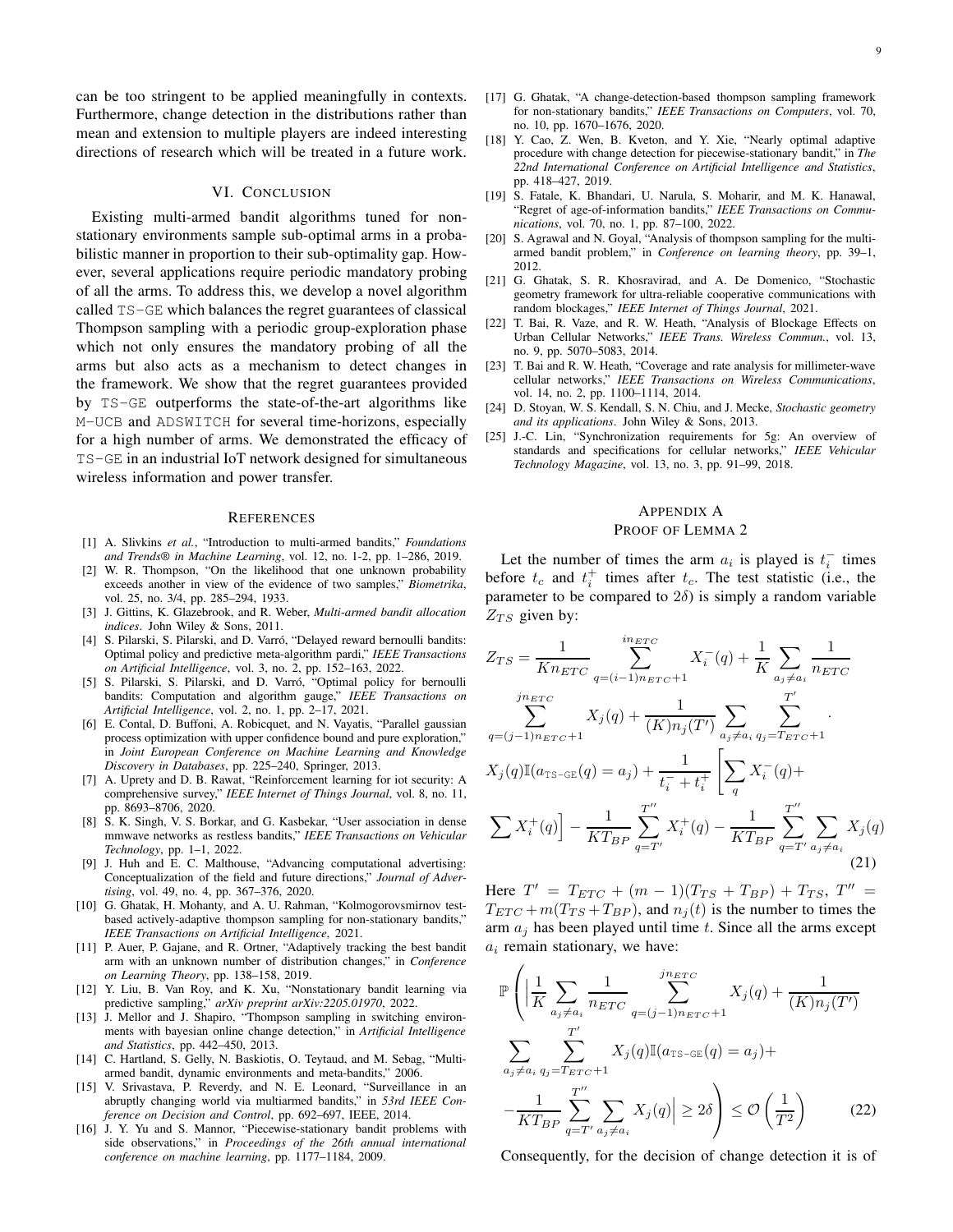interest to consider the following random variable instead:

$$
Z'_{TS} = \frac{1}{K n_{ETC}} \sum_{q=(i-1) n_{ETC}+1}^{i n_{ETC}} X_i^-(q) + \frac{1}{K(t_i^- + t_i^+)} \left[ \sum_q X_i^-(q) + \sum X_i^+(q) \right] - \frac{1}{K T_{BP}} \sum_{q=T'}^{T''} X_i^+(q), \tag{23}
$$

and compare it to a threshold of 2delta. Note that  $Z'_{TS}$  is Gaussian distributed with mean  $\mu_{Z'_{TS}} = \Delta_i^C + \frac{1}{\sqrt{1 - (L^2 - L^2 + L^2)}}$  and variance given by  $\sigma^2$  $\frac{1}{t_i^2+t_i^+}(t_i^-\mu_i^-+t_i^+\mu_i^+)$  and variance given by  $\sigma_{Z'_{TS}}^2$  =  $\sigma^2$  $\frac{\sigma^2}{K^2}\left(\frac{1}{n_{ETC}}+\frac{1}{t_i^-+}\right)$  $\frac{1}{t_i^+ + t_i^+} + \frac{1}{T_{BP}}$ . Consequently, there are two cases of interest:

**Case 1** -  $\Delta_i^C > 0$ : This is the case where the mean of the arm  $a_i$  increases from  $\mu_i^-$  to  $\mu_i^+$ . Accordingly the missed detection probability can be written as:

$$
\mathcal{P}_{M}^{TS} = \mathbb{P}(|Z'_{TS}| \leq 2\delta) \leq \mathcal{Q}\left[\frac{\mu_{Z'_{TS}} - 2\delta}{\sigma_{Z'_{TS}}}\right]
$$
\n
$$
\overset{(a)}{\leq} \mathcal{Q}\left[\frac{\Delta_{\zeta}^{C} - 2\delta}{\frac{\sigma}{K}\sqrt{\frac{1}{n_{ETC}} + \frac{1}{t_{i}^{-} + t_{i}^{+}} + \frac{1}{K T_{BP}}}}\right]
$$
\n
$$
\overset{(b)}{\leq} \mathcal{Q}\left[\frac{K\sqrt{n_{ETC} + t_{i}^{-} + t_{i}^{+} + T_{BP}}}{3} \frac{\Delta_{i}^{C} - 2\delta}{\sigma}\right] \overset{(c)}{\leq} \frac{1}{T}.
$$

In the above  $Q(\cdot)$  is the Gaussian-Q function. The inequality (a) follows from the facts that  $\frac{1}{t_i^- + t_i^+} (t_i^- \mu_i^- + t_i^+ \mu_i^+) \ge 0$  and the  $Q(\cdot)$  is a decreasing function. The step (b) follows from the  $AM$  > HM inequality, while the step (c) follows from the Assumption 3 and the inequality  $Q(K, \sqrt{x(2/5)}) \leq \frac{1}{x}$  for  $K \geq 1$ .

**Case 2 -**  $\Delta_i^C \leq 0$ : This refers to the case where the mean of arm  $a_i$  decreases from  $\mu_i^-$  to  $\mu_i^+$ , i.e.,  $\mu_i^+ \leq \mu_i^-$ . Accordingly, the missed detection probability follows similarly to the above:

$$
\mathcal{P}_M^{TS} = \mathbb{P}\left(|Z'_{TS}| \le 2\delta\right) \le \frac{1}{T}
$$

## APPENDIX B PROOF OF LEMMA 3

Let in the BP phase, the number of times all the arms are played simultaneously be  $t_i^-$  times before  $t_c$  and  $t_i^+$  times after  $t_c$ . Given that other arms  $a_j$  where  $j \neq i$  have not changed, the test statistic (i.e., the parameter to be compared to  $2\delta$ ) is simply a random variable  $Z_{BP}$  similar to  $Z_{TS}$ . Since all the arms except  $a_i$  remain stationary, we have:

$$
\mathbb{P}\left(\left|\frac{1}{K}\sum_{a_j\neq a_i}\frac{1}{n_{ETC}}\sum_{q=(j-1)n_{ETC}+1}^{jn_{ETC}}X_j(q) + \frac{1}{Kn_j(T')}\right|\right)
$$

$$
\sum_{a_j\neq a_i}\sum_{q_j=Tr_C+1}^{T'}X_j(q)\mathbb{I}(a_{TS-GE}(q) = a_j) +
$$

$$
-\frac{1}{KT_{BP}}\sum_{q=T'}^{T''}\sum_{a_j\neq a_i}X_j(q)\right| \geq 2\delta\right) \leq \mathcal{O}\left(\frac{1}{T^2}\right) \qquad (24)
$$

Consequently, for the decision of change detection it is of interest to consider the following random variable instead:

$$
Z'_{BP} = \frac{1}{K n_{ETC}} \sum_{q=(i-1)n_{ETC}+1}^{i n_{ETC}} X_i^-(q) + \frac{1}{K n_i(T')} \sum_q X_i^-(q) - \frac{1}{K (t_i^- + t_i^+)} \left[ \sum_q X_i^-(q) + \sum_j X_i^+(q) \right]
$$
(25)

Note that  $Z'_{BP}$  is Gaussian distributed with mean  $\mu_{Z'_{BP}} =$  $\mu_i^-$  –  $\frac{1}{t_i^- + t_i^+}$   $(t_i^- \mu_i^- + t_i^+ \mu_i^+)$  and variance given by  $\sigma_{Z'_{TS}}^{Z_{BF}}$  $\frac{1}{t_i^- + t_i^+} (t_i^- \mu_i^- + t_i^+ \mu_i^+)$  and variance given by  $\sigma_{Z'_{TS}}^{2^{2^{*2}}} =$  $\sigma^2$  $rac{\sigma^2}{K^2} \left( \frac{1}{n_{ETC}} + \frac{1}{t_i + t} \right)$  $\frac{1}{t_i^- + t_i^+} + \frac{1}{T_{BP}}$ . **Case 1** -  $\Delta_i^C > 4\delta$  and  $t_i^- \leq \frac{T_{BP}(\Delta_i^C - 4\delta)}{\Delta_i^C}$ :

This case occurs with a *high* probability. Due to the fact that for this case, we have  $t_i^- \leq \frac{\hat{T}_{BP}(\Delta_i^C - 4\delta)}{\Delta_i^C}$ , i.e.,  $\mu_{Z'_{BP}} \geq 4\delta$ , thus, similar to the Lemma 2,

$$
\mathcal{P}_{M|\text{Case 1}}^{BP} \le \frac{1}{T} \tag{26}
$$

Thus, we have:

$$
\mathcal{P}_{M,\text{Case 1}}^{BP} = \mathcal{P}_{M|\text{Case 1}}^{BP} \cdot \mathcal{P}_{\text{Case 1}} \le \frac{1}{T},\tag{27}
$$

Case 2 -  $\Delta_i^C > 4\delta$  and  $t_i^- > \frac{T_{BP}(\Delta_i^C - 4\delta)}{\Delta_i^C}$ ; Here we have  $\mu_{Z'_{BP}} < 4\delta$ , and accordingly, the probability of missed detection is high. However, let us first observe the probability that the change occurs such that  $t_i^- > \frac{T_{BP}(\Delta_i^C - 4\delta)}{\Delta_i^C}$ . We have:

$$
\mathbb{P}(\text{Case 2}) = \mathbb{P}\left(t_i^- > \frac{T_{BP}(\Delta_i^C - 4\delta)}{\Delta_i^C}\right)
$$

$$
= \mathbb{P}\left(\frac{t_i^+}{t_i^-} \ge \frac{4\delta}{\Delta_i^C - 4\delta}\right) \stackrel{(a)}{\leq} \frac{1}{T}
$$

where the step (a) is due to Assumption 4.

Case 3 -  $\Delta_i^C$  < 4 $\delta$  and  $t_i^ \leq \frac{T_{BP}(-\Delta_i^C-4\delta)}{\Delta_i^C}$ . This case is similar to Case 1 and hence we skip the detailed proof for brevity. In summary, similar to Case 1, for Case 3 the probability that the change occurs at a time step such that  $t_i^{-} \leq \frac{T_{BP}(-\Delta_i^C - 4\delta)}{\Delta_i^C}$  holds is high. However, the probability of missed detection is bounded by  $\frac{1}{T}$ .

Case 4 -  $\Delta_i^C < 4\delta$  and  $t_i^- > \frac{T_{BP}(-\Delta_i^C - 4\delta)}{\Delta_i^C}$ : This is similar to Case 2, wherein the probability of missed detection is high, while due to the Assumption 4, the occurrence of the change such that the condition  $t_i^- > \frac{T_{BP}(-\Delta_i^C - 4\delta)}{\Delta_i^C}$  holds is bounded by  $\frac{1}{T}$ .